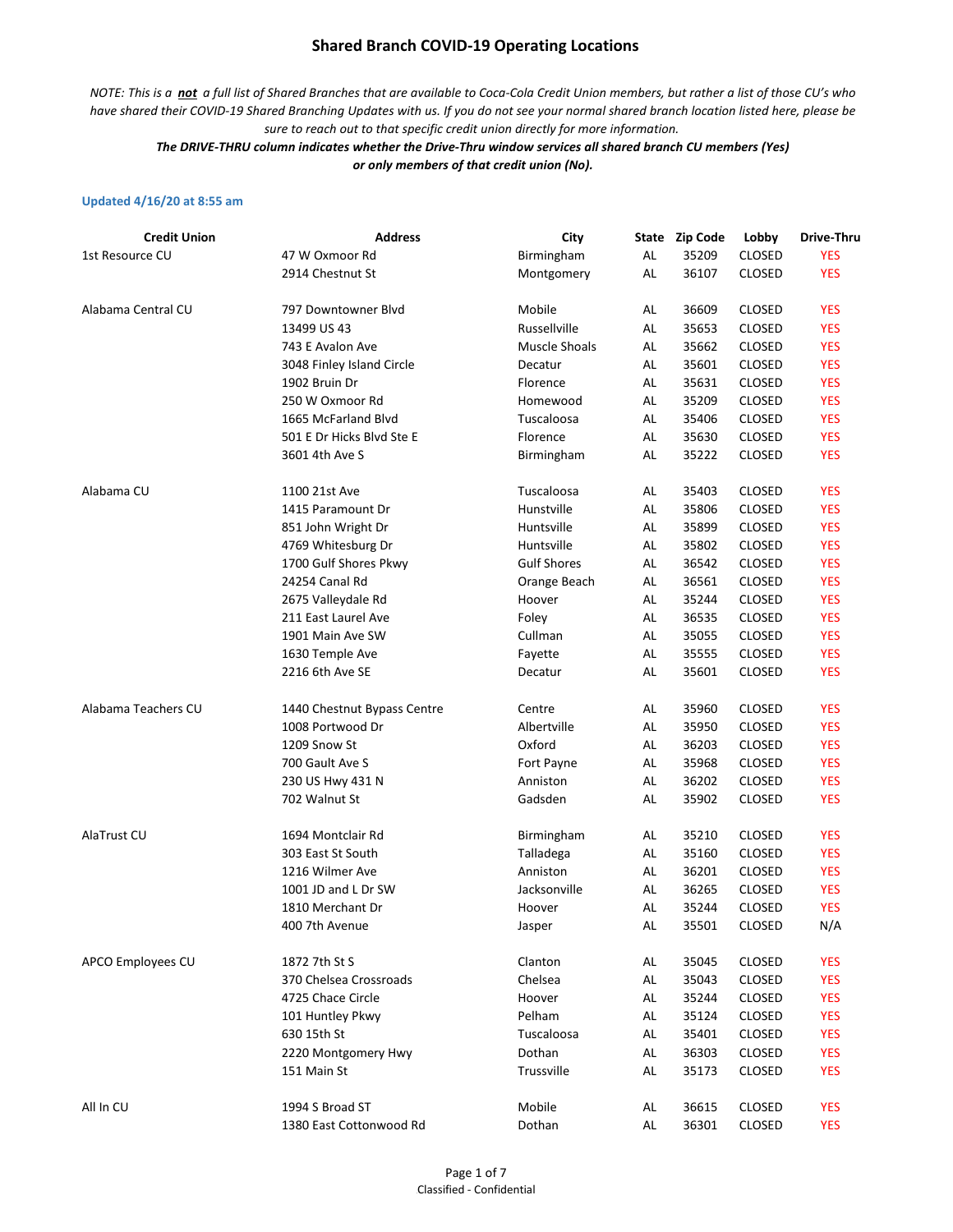| <b>Credit Union</b> | <b>Address</b>                  | City                | State | <b>Zip Code</b> | Lobby         | Drive-Thru |
|---------------------|---------------------------------|---------------------|-------|-----------------|---------------|------------|
|                     | 5030 Boll Weevil Cir            | Enterprise          | AL    | 36330           | CLOSED        | <b>YES</b> |
|                     | 12721 S County Rd 59            | <b>Midland City</b> | AL    | 36350           | CLOSED        | <b>YES</b> |
|                     | 1548 S US Hwy 231 Ste G         | Ozark               | AL    | 36360           | CLOSED        | <b>YES</b> |
|                     | <b>Red Cloud Rd</b>             | <b>Fort Rucker</b>  | AL    | 36362           | CLOSED        | <b>YES</b> |
|                     | 651 Alabama Hwy 87              | Troy                | AL    | 36079           | CLOSED        | <b>YES</b> |
|                     | 1421 US Hwy 331 S               | Defuniak Springs    | FL.   | 32435           | CLOSED        | <b>YES</b> |
|                     | 200 Mack Bayou Rd               | Santa Rosa Beach    | FL.   | 32459           | CLOSED        | <b>YES</b> |
|                     | 1239 South Ferdon Blvd          | Crestview           | FL    | 32536           | <b>CLOSED</b> | <b>YES</b> |
|                     | 127 Dauphin Street              | Mobile              | AL    |                 | <b>CLOSED</b> | <b>YES</b> |
|                     | 797 Downtowner Blvd             | Mobile              | AL    |                 | CLOSED        | <b>YES</b> |
|                     | 6631 Airport Blvd.              | Mobile              | AL    |                 | <b>CLOSED</b> | <b>YES</b> |
|                     | 4695 Highway 90                 | Marianna            | FL.   |                 | <b>CLOSED</b> | <b>YES</b> |
|                     | 2462 Montgomery Highway         | Dothan              | AL    |                 | <b>CLOSED</b> | <b>YES</b> |
|                     | 123 S. Woodburn Drive           | Dothan              | AL    |                 | CLOSED        | <b>YES</b> |
|                     | 2525 South Park Avenue          | Dothan              | AL    |                 | CLOSED        | <b>YES</b> |
|                     | 1184 E. Andrews Avenue          | Ozark               | AL    |                 | CLOSED        | <b>YES</b> |
|                     |                                 | Andalusia           | AL    |                 | CLOSED        | <b>YES</b> |
|                     | 1602 MLK Jr. Expressway         |                     |       |                 |               |            |
|                     | 301 West Cumming Avenue         | Opp                 | AL    |                 | CLOSED        | <b>YES</b> |
|                     | 1201 Boll Weevil Circle         | Enterprise          | AL    |                 | CLOSED        | <b>YES</b> |
|                     | 1238 Rucker Blvd                | Enterprise          | AL    |                 | <b>CLOSED</b> | <b>YES</b> |
|                     | 341 N. Daleville Avenue         | Daleville           | AL    |                 | <b>CLOSED</b> | <b>YES</b> |
| ASE CU              | 800 Washington Ave              | Montgomery          | AL    | 36104           | CLOSED        | <b>YES</b> |
|                     | 825 Wilson St                   | Wetumpka            | AL    | 36092           | <b>CLOSED</b> | <b>YES</b> |
|                     | 9190 Eastchase Pkwy             | Montgomery          | AL    | 36117           | <b>CLOSED</b> | <b>YES</b> |
|                     | 74 Dudley Dr                    | Millbrook           | AL    | 36054           | <b>CLOSED</b> | <b>YES</b> |
|                     | 1000 Interstate Park Dr         | Montgomery          | AL    | 36109           | CLOSED        | <b>YES</b> |
|                     | 1102 Singleton Dr               | Selma               | AL    | 36703           | CLOSED        | <b>YES</b> |
| Avadian CU          | 420 Old Hwy 280                 | Birmingham          | AL    | 35242           | CLOSED        | <b>YES</b> |
|                     | 2150 Gadsden Hwy                | Birmingham          | AL    | 35235           | <b>CLOSED</b> | <b>YES</b> |
|                     | 148 River Square Plaza          | Hueytown            | AL    | 35023           | CLOSED        | N/A        |
|                     | 3301 Memorial Pkwy SW           | Huntsville          | AL    | 35801           | CLOSED        | <b>YES</b> |
|                     | 309 W Maple Ave                 | Geneva              | AL    | 36340           | CLOSED        | <b>YES</b> |
|                     | 15660 Hwy 280                   | Chelsea             | AL    | 35043           | CLOSED        | <b>YES</b> |
|                     | 3016 Pelham Pkwy                | Pelham              | AL    | 35124           | CLOSED        | <b>YES</b> |
|                     | 613 19th St N                   | Birmingham          | AL    | 35203           | CLOSED        |            |
|                     |                                 |                     |       |                 |               | N/A        |
|                     | 3439 Colonnade Pkwy Ste 100     | Birmingham          | AL    | 35243           | <b>CLOSED</b> | N/A        |
|                     | 5724 Hwy 280 E                  | Birmingham          | AL    | 35242           | CLOSED        | N/A        |
|                     | 2378 W Main St                  | Dothan              | AL    | 36301           | CLOSED        | <b>YES</b> |
|                     | 4720 Chace Circle               | Hoover              | AL    | 35244           | CLOSED        | <b>YES</b> |
| Azalea City CU      | 22116 Highway 43 N              | Calvert             | AL    | 36513           | CLOSED        | <b>YES</b> |
|                     | 1708 Dauphin St                 | Mobile              | AL    | 36604           | CLOSED        | <b>NO</b>  |
|                     | 5662 Cottage Hill Rd            | Mobile              | AL    | 36609           | <b>CLOSED</b> | <b>YES</b> |
| Coosa Pines FCU     | 33710 US Highway 280            | Childersburg        | AL    | 35044           | CLOSED        | <b>YES</b> |
|                     | 9571 Old Hwy 280                | Chelsea             | AL    | 35043           | <b>CLOSED</b> | <b>YES</b> |
|                     | 42828 Hwy 25                    | Vincent             | AL    | 35178           | CLOSED        | <b>YES</b> |
|                     | 255 James Payton Blvd           | Sylacauga           | AL    | 35150           | CLOSED        | <b>YES</b> |
|                     | 2708 Stemley Bridge Rd          | Pell City           | AL    | 35128           | CLOSED        | <b>YES</b> |
| DCH CU              | 1008 Veterans Memorial Pkwy     | Tuscaloosa          | AL    | 35404           | CLOSED        | <b>NO</b>  |
|                     |                                 |                     |       |                 |               |            |
| eCO CU              | 1233 Pecan Ave                  | Gardendale          | AL    | 35071           | <b>CLOSED</b> | <b>NO</b>  |
|                     | 3746 Lorna Rd                   | Birmingham          | AL    | 35216           | CLOSED        | <b>NO</b>  |
|                     | 2430 Old Springville Rd Ste 100 | Birmingham          | AL    | 35215           | CLOSED        | <b>NO</b>  |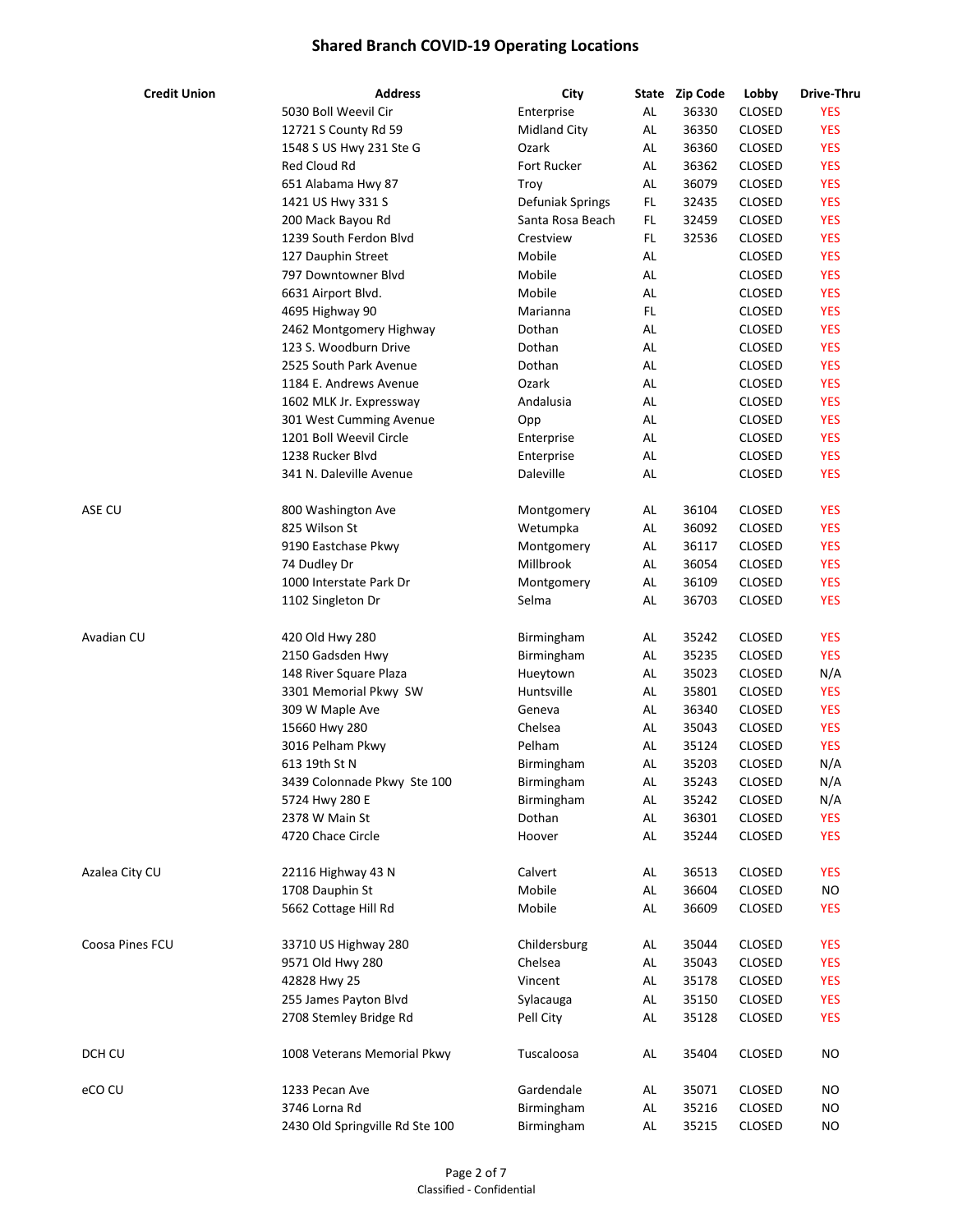| <b>Credit Union</b>      | <b>Address</b>             | City             |    | State Zip Code | Lobby         | Drive-Thru |
|--------------------------|----------------------------|------------------|----|----------------|---------------|------------|
|                          | 4821 McAdory School Rd     | Bessemer         | AL | 35022          | CLOSED        | <b>NO</b>  |
|                          | 791 4th Place SW           | Alabaster        | AL | 35007          | <b>CLOSED</b> | <b>NO</b>  |
|                          |                            |                  |    |                |               |            |
| <b>Family Savings CU</b> | 24661 John T Reid Pkwy     | Scottsboro       | AL | 35769          | <b>CLOSED</b> | <b>YES</b> |
|                          | 3003 2nd St                | Rainbow City     | AL | 35906          | <b>CLOSED</b> | <b>YES</b> |
|                          | 711 E Meighan Blvd         | Gadsden          | AL | 35903          | <b>CLOSED</b> | <b>YES</b> |
|                          | 342 Charles Hardy Pkwy     | Hiram            | GА | 30141          | <b>CLOSED</b> | <b>YES</b> |
|                          | 1273 Curtis Pkwy           | Calhoun          | GA | 30701          | <b>CLOSED</b> | <b>YES</b> |
|                          | 205 Douthit Ferry Rd       | Cartersville     | GА | 30120          | <b>CLOSED</b> | <b>YES</b> |
|                          | 10 Fox Chase SE            | Cartersville     | GА | 30120          | <b>CLOSED</b> | <b>YES</b> |
|                          | 101 Felton Dr.             | Rockmart         | GА | 30153          | <b>CLOSED</b> | <b>YES</b> |
|                          |                            |                  |    |                |               |            |
| Family Security CU       | 145 Lime Quarry Rd         | Madison          | AL | 35758          | <b>CLOSED</b> | <b>YES</b> |
|                          | 811 2nd Ave NW             | Cullman          | AL | 35055          | <b>CLOSED</b> | <b>YES</b> |
|                          | 951 Odum Rd                | Gardendale       | AL | 35071          | <b>CLOSED</b> | <b>YES</b> |
|                          | 8668 US Hwy 72 W           | Madison          | AL | 35757          | <b>CLOSED</b> | <b>YES</b> |
|                          | 28651 US Hwy 98            | Daphne           | AL | 36526          | <b>CLOSED</b> | <b>YES</b> |
|                          | 11400 AL Hwy 157           | Moulton          | AL | 35650          | <b>CLOSED</b> | <b>YES</b> |
|                          | 41119 US Hwy 72            | Stevenson        | AL | 35772          | <b>CLOSED</b> | <b>YES</b> |
|                          | 32605 Hwy 43               | Thomasville      | AL | 36784          | <b>CLOSED</b> | <b>YES</b> |
|                          | 5976 US Hwy 431            | Albertville      | AL | 35950          | <b>CLOSED</b> | <b>YES</b> |
|                          | 2204 Family Security Pl SW | Decatur          | AL | 35603          | <b>CLOSED</b> | <b>YES</b> |
|                          | 1305 6th Ave SE            | Decatur          | AL | 35601          | <b>CLOSED</b> | <b>YES</b> |
|                          | 5416 Hwy 90 W              | Mobile           | AL | 36619          | <b>CLOSED</b> | <b>YES</b> |
|                          |                            | Saraland         | AL | 36571          |               | <b>YES</b> |
|                          | 9 Hwy 43 N                 |                  |    |                | CLOSED        |            |
|                          | 1305 US 31                 | Hartselle        | AL | 35640          | CLOSED        | <b>YES</b> |
|                          | 310 US Hwy 431             | Boaz             | AL | 35957          | <b>CLOSED</b> | <b>YES</b> |
|                          | 50 Marco Dr                | Priceville       | AL | 35603          | <b>CLOSED</b> | <b>YES</b> |
|                          | 214 Hwy 31 S               | Athens           | AL | 35611          | <b>CLOSED</b> | <b>YES</b> |
|                          | 530 W Avalon Ave           | Muscle Shoals    | AL | 35661          | <b>CLOSED</b> | <b>YES</b> |
|                          | 2002 Gunter Ave            | Guntersville     | AL | 35976          | <b>CLOSED</b> | <b>YES</b> |
|                          | 7690 Airport Blvd          | Mobile           | AL | 36608          | <b>CLOSED</b> | <b>YES</b> |
|                          | 14699 Highway 231-431 N    | Hazel Green      | AL | 35750          | <b>CLOSED</b> | <b>YES</b> |
| Four Seasons FCU         |                            |                  |    |                | <b>CLOSED</b> |            |
|                          | 2915 Pepperell Pkwy        | Opelika          | AL | 36801          |               | <b>YES</b> |
|                          | 2300 Marvyn Pkwy           | Opelika          | AL | 36804          | <b>CLOSED</b> | <b>YES</b> |
| Guardian CU              | 102 Interstate Court       | Prattville       | AL | 36066          | CLOSED        | <b>NO</b>  |
|                          | 1401 Gilmer Ave            | <b>Tallassee</b> | AL | 36078          | CLOSED        | NO.        |
|                          | 1501 7th St N              | Clanton          | AL | 35045          | CLOSED        | <b>NO</b>  |
|                          | 9411 Alabama Hwy 22        | Maplesville      | AL | 36750          | CLOSED        | <b>NO</b>  |
|                          | 3380 Eastdale Cir          | Montgomery       | AL | 36117          | CLOSED        | <b>NO</b>  |
|                          | 2755 Taylor Rd             | Montgomery       | AL | 36117          | CLOSED        | <b>NO</b>  |
|                          | 323 Greenville Bypass      | Greenville       | AL | 36037          | <b>CLOSED</b> | <b>NO</b>  |
|                          | 1794 E Main St             | Pratville        | AL | 36066          | <b>CLOSED</b> | <b>NO</b>  |
|                          |                            |                  |    |                | <b>CLOSED</b> |            |
|                          | 1120 US Hwy 231            | Troy             | AL | 36081          |               | <b>NO</b>  |
| Heritage South CU        | 2825 Moody PKWY            | Moody            | AL | 35004          | <b>CLOSED</b> | <b>YES</b> |
|                          | 3553 South US-280          | Alexander City   | AL | 35010          | <b>CLOSED</b> | <b>YES</b> |
|                          | 14 Fay S Perry Dr          | Childersburg     | AL | 35044          | CLOSED        | <b>YES</b> |
|                          | 901 N Broadway Ave         | Sylacauga        | AL | 35150          | CLOSED        | <b>YES</b> |
|                          | 60 Gene E Stewart Blvd     | Sylacauga        | AL | 35151          | CLOSED        | <b>YES</b> |
|                          |                            |                  |    |                |               |            |
| Jefferson CU             | 5261 Ross Bridge Pkwy      | Birmingham       | AL | 35226          | <b>CLOSED</b> | <b>YES</b> |
| Landmark CU              | 2460 Moody Pkwy            | Moody            | AL | 35004          | <b>CLOSED</b> | <b>YES</b> |
|                          | 5705 Valley Rd             | Fairfield        | AL | 35064          | CLOSED        | <b>YES</b> |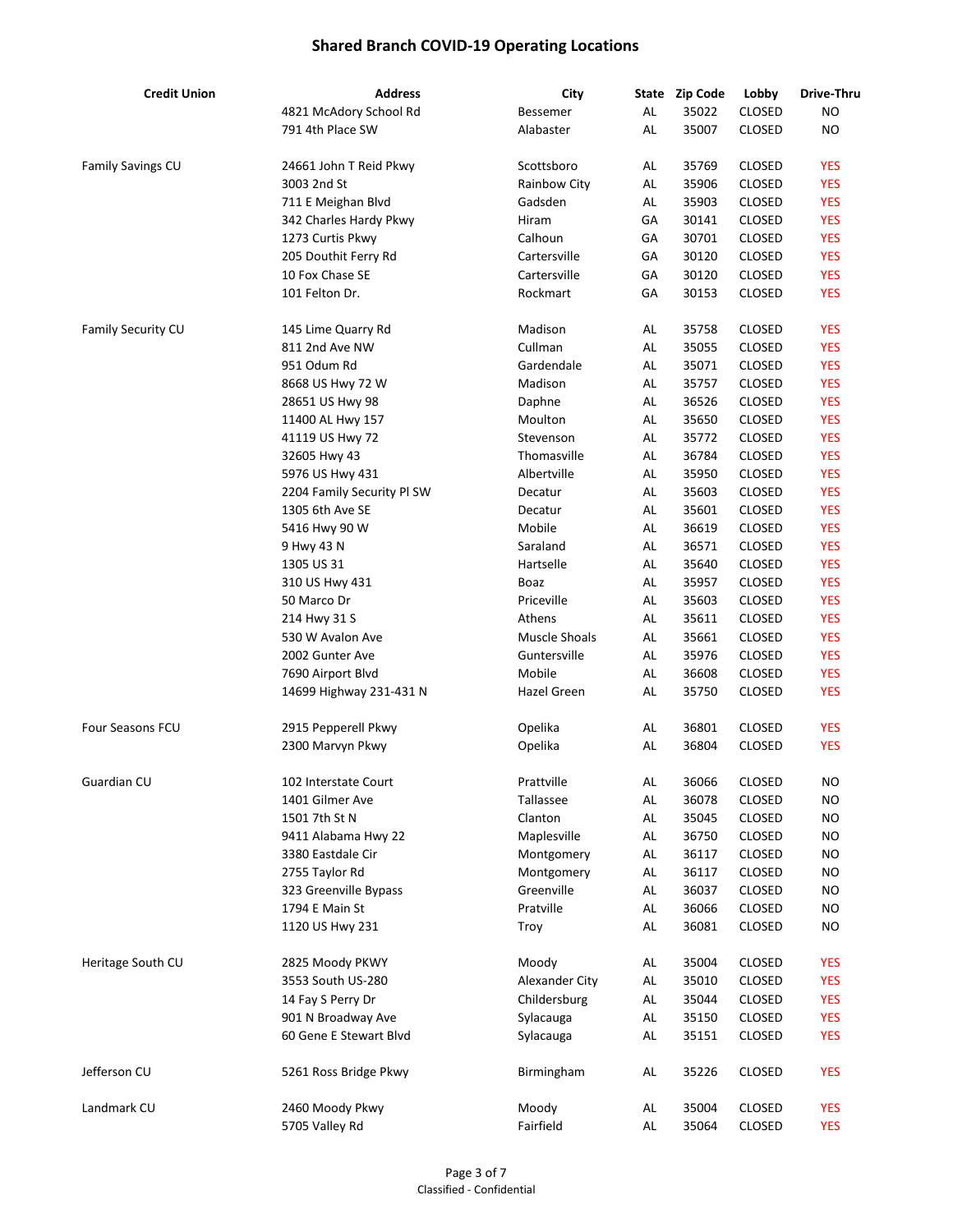| <b>Credit Union</b>             | <b>Address</b>                 | City                 | State         | <b>Zip Code</b> | Lobby         | Drive-Thru |
|---------------------------------|--------------------------------|----------------------|---------------|-----------------|---------------|------------|
|                                 | 2950 Cogswell Ave              | Pell City            | AL            | 35125           | CLOSED        | <b>YES</b> |
| Legacy Community FCU            | 6001 Service Rd                | Trussville           | AL            | 35173           | <b>CLOSED</b> | <b>YES</b> |
|                                 | 1400 20th St South             | Birmingham           | AL            | 35205           | <b>CLOSED</b> | <b>YES</b> |
|                                 | 1880 Chace Dr                  | Birmingham           | AL            | 35242           | <b>CLOSED</b> | <b>YES</b> |
|                                 | 810 Colonial Promenade Pkwy    | Alabaster            | AL            | 35007           | <b>CLOSED</b> | <b>YES</b> |
|                                 | 200 Corporate Ridge            | Birmingham           | AL            | 35242           | <b>CLOSED</b> | <b>YES</b> |
|                                 | 1920 4th Ave S                 | Birmingham           | AL            | 35233           | <b>CLOSED</b> | <b>YES</b> |
| Listerhill CU                   | 17051 Hwy 72                   | Rogersville          | AL            | 35652           | <b>CLOSED</b> | <b>YES</b> |
|                                 | 2995 Hough Rd                  | Florence             | AL            | 35630           | <b>CLOSED</b> | <b>YES</b> |
|                                 | 3400 Woodward Ave              | Muscle Shoals        | AL            | 35661           | <b>CLOSED</b> | <b>YES</b> |
|                                 | 301 W College St               | Florence             | AL            | 35630           | <b>CLOSED</b> | <b>YES</b> |
|                                 | 300 Hwy 43                     | Killen               | AL            | 35645           | <b>CLOSED</b> | <b>YES</b> |
|                                 | 4790 E 2nd St                  | <b>Muscle Shoals</b> | AL            | 35661           | <b>CLOSED</b> | <b>YES</b> |
|                                 | 2796 US - 43                   | Winfield             | AL            | 35594           | <b>CLOSED</b> | <b>YES</b> |
|                                 | 3701 Cloverdale RD             | Florence             | AL            | 35633           | <b>CLOSED</b> | <b>YES</b> |
|                                 | 703 S Montgomery Ave           | Shefield             | AL            | 35660           | <b>CLOSED</b> | <b>YES</b> |
|                                 | 2201 Military St S             | Hamilton             | AL            | 35570           | <b>CLOSED</b> | <b>YES</b> |
|                                 | 1850I Cherokee Ave SW          | Cullman              | AL            | 35055           | <b>CLOSED</b> | <b>YES</b> |
|                                 |                                |                      |               |                 |               |            |
|                                 | 15365 Highway 278              | Double Springs       | AL            | 35553           | <b>CLOSED</b> | <b>YES</b> |
|                                 | 42213 Highway 195              | Haleyville           | AL            | 35565           | <b>CLOSED</b> | <b>YES</b> |
|                                 | 13400 Highway 43               | Russellville         | $\mathsf{AL}$ | 35653           | <b>CLOSED</b> | <b>YES</b> |
|                                 | 1623 Hatcher Lane              | Columbia             | TN            | 38401           | <b>CLOSED</b> | <b>YES</b> |
| Mobile Educators CU             | 7730 Cottage Hill Rd           | Mobile               | AL            | 36695           | <b>CLOSED</b> | <b>YES</b> |
|                                 | 12 Saraland Blvd N             | Saraland             | AL            | 36571           | <b>CLOSED</b> | <b>YES</b> |
|                                 | 7028 Hwy 90                    | Daphne               | AL            | 36526           | <b>CLOSED</b> | <b>YES</b> |
|                                 | 3150 Airport Blvd              | Mobile               | AL            | 36606           | <b>CLOSED</b> | <b>YES</b> |
| Mutual Savings CU               | 136D Calera Marketplace Circle | Calera               | AL            | 35040           | <b>CLOSED</b> | <b>YES</b> |
|                                 | 907 Medical Center Pkwy        | Selma                | AL            | 36701           | <b>CLOSED</b> | <b>YES</b> |
|                                 | 3596 Pelham Pkwy               | Pelham               | AL            | 35124           | <b>CLOSED</b> | <b>YES</b> |
|                                 | 1501 7th St S                  | Clanton              | AL            | 35045           | <b>CLOSED</b> | <b>YES</b> |
|                                 | 2040 Valleydale Rd             | Birmingham           | AL            | 35244           | CLOSED        | N/A        |
| Naheola CU                      | 302 N Mulberry Ave             | <b>Butler</b>        | AL            | 36904           | <b>CLOSED</b> | <b>YES</b> |
|                                 | 698 Hwy 80 W                   | Demopolis            | AL            | 36732           | <b>CLOSED</b> | <b>YES</b> |
| North Alabama Educators CU      | 7559 Hwy 72 W Ste 114          | Madison              | AL            | 35758           | <b>CLOSED</b> | NO.        |
|                                 | 2100 Sparkman Dr NW            | Huntsville           | AL            | 35810           | CLOSED        | <b>NO</b>  |
|                                 | 107 US Hwy 31 South            | Athens               | AL            | 35611           | <b>CLOSED</b> | <b>NO</b>  |
|                                 | 2309 Whitesburg Dr S           | Huntsville           | AL            | 35801           | CLOSED        | <b>NO</b>  |
| Rocket City FCU                 | 2200 Clinton Ave               | Huntsville           | AL            | 35805           | <b>CLOSED</b> | <b>YES</b> |
|                                 | 200 Westside Sq                | Huntsville           | AL            | 35801           | <b>CLOSED</b> | <b>YES</b> |
|                                 |                                |                      |               |                 |               |            |
| University of South Alabama FCU | 103 Hillcrest Rd               | Mobile               | AL            | 36608           | <b>CLOSED</b> | <b>YES</b> |
| WCU                             | 2505 Hishway 31 S              | Decatur              | AL            | 35603           | <b>CLOSED</b> | <b>YES</b> |
|                                 | 26 Franklin Smith Rd           | Moulton              | AL            | 35650           | <b>CLOSED</b> | <b>YES</b> |
| WinSouth CU                     | 3512 US Hwy 431                | Albertville          | AL            | 35951           | <b>CLOSED</b> | <b>YES</b> |
|                                 | 199 Independent Dr             | Rainbow City         | AL            | 35906           | CLOSED        | <b>YES</b> |
|                                 | 201 3rd St S                   | Oneonta              | AL            | 35121           | <b>CLOSED</b> | <b>YES</b> |
| Associated CU                   | 1219 North Park St.            | Carrollton           | GA            |                 | <b>CLOSED</b> | <b>NO</b>  |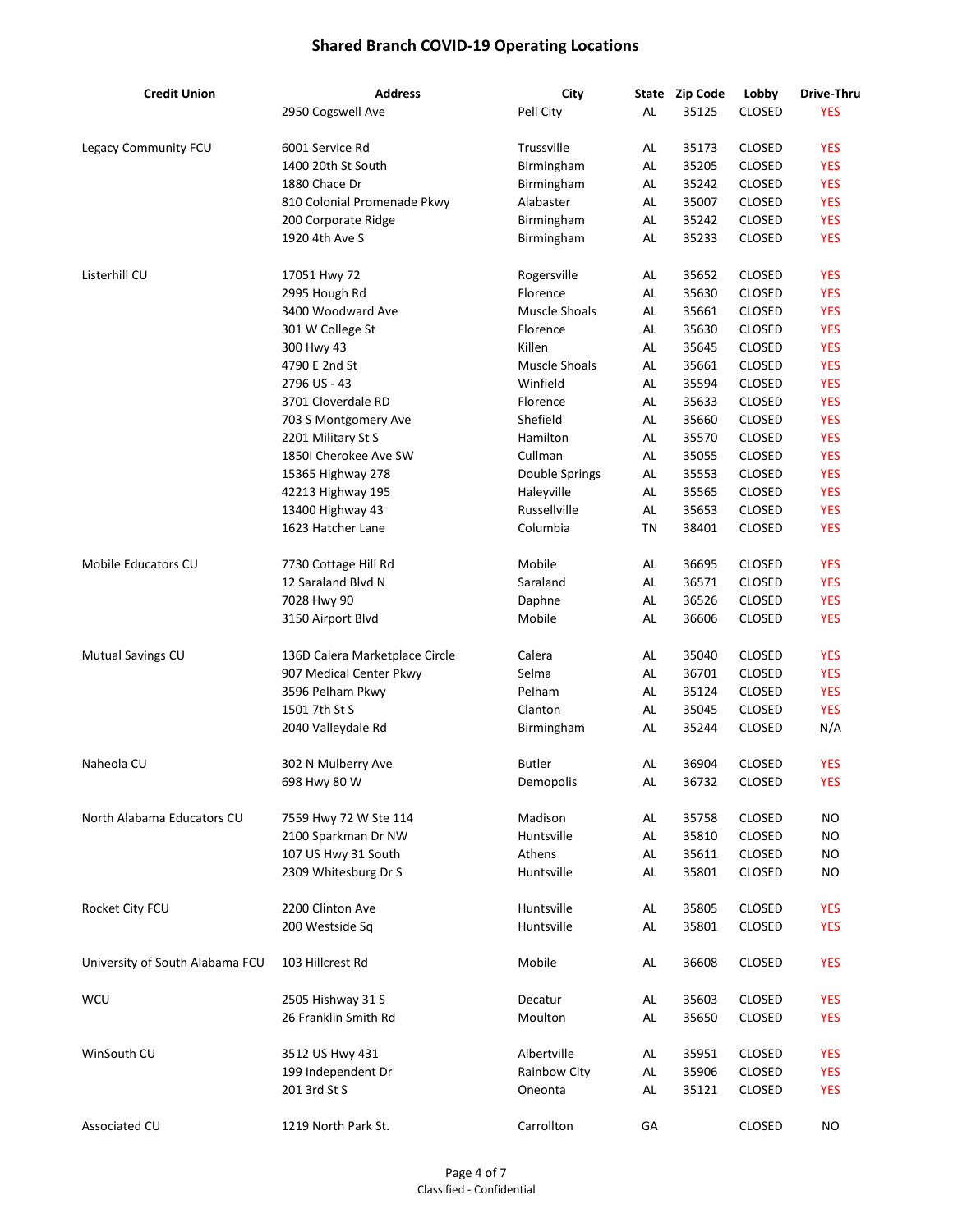| <b>Credit Union</b> | <b>Address</b>             | City                     |    | State Zip Code | Lobby         | Drive-Thru |
|---------------------|----------------------------|--------------------------|----|----------------|---------------|------------|
|                     | 1321 Thorne Ave.           | Atlanta                  | GA |                | <b>CLOSED</b> | NO         |
|                     | 1470 Beaver Ruin Rd.       | <b>Norcross</b>          | GA |                | <b>CLOSED</b> | NO         |
|                     | 1670 Clairmont Rd.         | Decatur                  | GА |                | <b>CLOSED</b> | NO         |
|                     | 2250 North Druid Hills     | Atlanta                  | GA |                | <b>CLOSED</b> | NO         |
|                     | 2455 Paces Ferry Rd.       | Atlanta                  | GA |                | <b>CLOSED</b> | NO         |
|                     | 2574 Tobacco Rd.           | Hephzibah                | GА |                | <b>CLOSED</b> | NO         |
|                     | 3749 Wheeler Rd.           | Augusta                  | GА |                | <b>CLOSED</b> | <b>NO</b>  |
|                     | 395 Grayson Hwy.           | Lawrenceville            | GА |                | <b>CLOSED</b> | <b>NO</b>  |
|                     | 4200 Dawson Forest Rd.     | Dawsonville              | GА |                | <b>CLOSED</b> | NO         |
|                     | 4236 McEver Rd.            | Oakwood                  | GА |                | <b>CLOSED</b> | NO         |
|                     | 5032 Old Grant Rd.         |                          |    |                | <b>CLOSED</b> | <b>NO</b>  |
|                     | 511 North Belair Rd.       | Evans                    | GА |                | <b>CLOSED</b> | <b>NO</b>  |
|                     | 6251 Crooked Creek Rd.     | <b>Peachtree Corners</b> | GA |                | <b>CLOSED</b> | <b>NO</b>  |
|                     | 867 Buford Dr.             | Lawrenceville            | GА |                | <b>CLOSED</b> | NO         |
|                     | Atlantic Ave. & Perrin Rd. | Marietta                 | GA |                | <b>CLOSED</b> | <b>NO</b>  |
| Atlanta Postal CU   | 101 Marietta St.           | Atlanta                  | GА |                | <b>CLOSED</b> | NO         |
|                     | 2801 Candler Rd.           | Decatur                  | GA |                | <b>CLOSED</b> | NO         |
|                     | 3040 Martha Berry Hwy.     | Rome                     | GA |                | <b>CLOSED</b> | <b>YES</b> |
|                     | 515 Mulberry St.           | Macon                    | GA |                | <b>CLOSED</b> | <b>YES</b> |
|                     | 6270 Bradley Park Dr.      | Columbus                 | GA |                | <b>CLOSED</b> | <b>YES</b> |
| Core cu             | 100 Brampton Ave.          | Statesboro               | GA |                | <b>CLOSED</b> | ΝO         |
|                     | 100 W. Oglethorpe Ave.     | Savannah                 | GА |                | <b>CLOSED</b> | <b>NO</b>  |
|                     | 1099 Bermuda Run Rd.       | Statesboro               | GА |                | <b>CLOSED</b> | NO         |
|                     | 17740 US Hwy. 80 E         | <b>Brooklet</b>          | GА |                | <b>CLOSED</b> | ΝO         |
|                     | 43 N. Main St.             | Statesboro               | GА |                | <b>CLOSED</b> | NO         |
|                     | 3048 Eagle Dr.             | Woodstock                | GА |                | <b>CLOSED</b> | NO         |
| CU of Georgia       | 3333 Busbee Dr.            | Kennesaw                 | GА |                | <b>CLOSED</b> | NO         |
|                     | 69 South Ave.              | Marietta                 | GА |                | <b>CLOSED</b> | <b>NO</b>  |
|                     |                            |                          |    |                |               |            |
| Delta Community CU  | 100 N. Kimball Ave.        | Southlake                | ТX |                | <b>CLOSED</b> | NO         |
|                     | 1030 Delta Blvd.           | Atlanta                  | GА |                | <b>CLOSED</b> | NO         |
|                     | 1100 Hammond Dr.           | <b>Sandy Springs</b>     | GA |                | <b>CLOSED</b> | NO         |
|                     | 11575 Haynes Bridge Rd.    | Alpharetta               | GA |                | <b>CLOSED</b> | ΝO         |
|                     | 1205 Johnson Ferry Rd. S   | Marietta                 | GA |                | <b>CLOSED</b> | NO         |
|                     | 140 South Hwy. 92          | Fayetteville             | GA |                | CLOSED        | <b>NO</b>  |
|                     | 1708 Hwy. 124 N            | Snellville               | GA |                | <b>CLOSED</b> | ΝO         |
|                     | 1775 Maynard H Jackson     | Atlanta                  | GA |                | <b>CLOSED</b> | NO.        |
|                     | 1825 Hwy. 34 East          | Newnan                   | GA |                | <b>CLOSED</b> | <b>NO</b>  |
|                     | 1908 Satellite Blvd., NW   | Duluth                   | GA |                | <b>CLOSED</b> | <b>NO</b>  |
|                     | 210 Jonesboro Rd.          | McDonough                | GA |                | <b>CLOSED</b> | <b>NO</b>  |
|                     | 2121 Lawrenceville/Suwanee | Suwanee                  | GA |                | <b>CLOSED</b> | <b>NO</b>  |
|                     | 245 West Ponce de Leon     | Decatur                  | GA |                | CLOSED        | <b>NO</b>  |
|                     | 2627 Dallas Hwy. SW        | Marietta                 | GA |                | CLOSED        | <b>NO</b>  |
|                     | 285 Center Pointe Pkwy.    | Stockbridge              | GA |                | <b>CLOSED</b> | NO.        |
|                     | 315 N. Hwy. 74             | Peachtree City           | GA |                | <b>CLOSED</b> | NO.        |
|                     | 3250 Riverwood Pkwy.       | Atlanta                  | GA |                | <b>CLOSED</b> | NO.        |
|                     | 3300 Hamilton Mill Rd.     | <b>Buford</b>            | GA |                | <b>CLOSED</b> | <b>NO</b>  |
|                     | 4885 Houston Rd.           | Florence                 | KY |                | <b>CLOSED</b> | <b>NO</b>  |
|                     | 5006 Mt. Zion Pkwy.        | Stockbridge              | GA |                | <b>CLOSED</b> | <b>NO</b>  |
|                     | 6700 McGinnis Ferry Rd.    | Johns Creek              | GA |                | <b>CLOSED</b> | ΝO         |
|                     | 6766 Hickory Flat Rd.      | Canton                   | GA |                | CLOSED        | <b>NO</b>  |
|                     | 80 Peachtree Place NE      | Atlanta                  | GA |                | CLOSED        | NO.        |
|                     | 891 Dawsonville Hwy.       | Gainesville              | GA |                | <b>CLOSED</b> | NO.        |
|                     | 90 Glenda Trace            | Newnan                   | GA |                | <b>CLOSED</b> | NO         |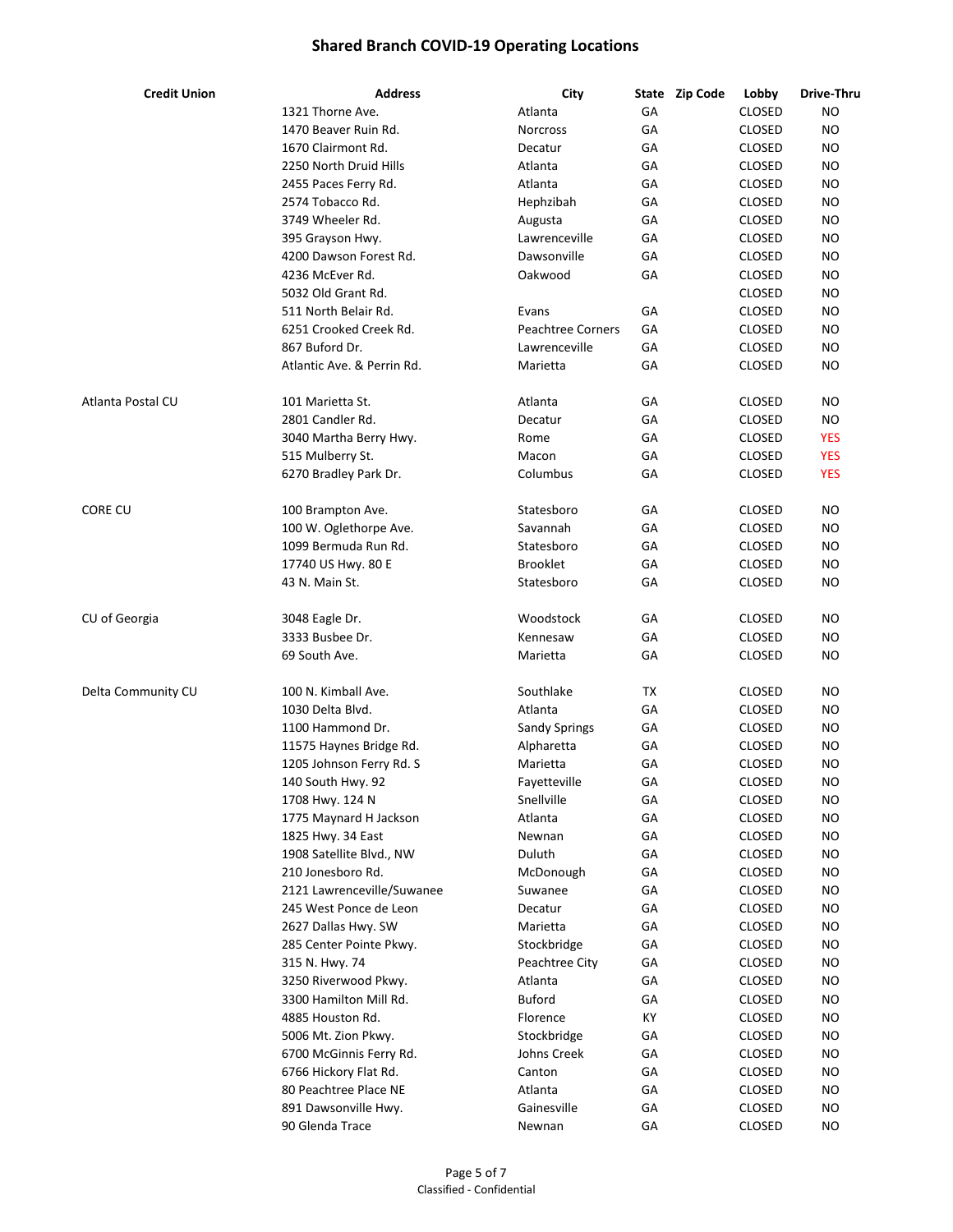| <b>Credit Union</b>      | <b>Address</b>                  | City                |    | State Zip Code | Lobby         | Drive-Thru |
|--------------------------|---------------------------------|---------------------|----|----------------|---------------|------------|
|                          | Braelinn Village Shopping Ctr.  | Peachtree City      | GA |                | <b>CLOSED</b> | NO         |
|                          | Hartsfield Atl. Int'l Airport   | Atlanta             | GA |                | <b>CLOSED</b> | <b>NO</b>  |
|                          | PO Box 20541                    | Atlanta             | GA |                | <b>CLOSED</b> | NO.        |
|                          | PO Box 22176                    |                     |    |                |               |            |
| Georgia Heritage FCU     | 102 Park Ave.                   | Pooler              | GA |                | <b>CLOSED</b> | <b>YES</b> |
|                          | 200 Stephenson Ave.             | Savannah            | GA |                | <b>CLOSED</b> | <b>YES</b> |
|                          | GA Hwy. 21                      | Rincon              | GA |                | <b>CLOSED</b> | <b>YES</b> |
|                          | PO Box 1920                     | Savannah            | GA |                | <b>CLOSED</b> | <b>YES</b> |
| Georgia United CU        | 134 E. Felton St                | Cartersville        | GA |                | <b>CLOSED</b> | NO.        |
|                          | 1381 Milstead Ave.              | Conyers             | GA |                | <b>CLOSED</b> | NO.        |
|                          | 1412 Chattanooga Ave.           | Dalton              | GA |                | <b>CLOSED</b> | NO.        |
|                          | 190 Gaines School Rd.           | Athens              | GA |                | <b>CLOSED</b> | NO.        |
|                          | 2006 Veterans Blvd.             | Dublin              | GA |                | <b>CLOSED</b> | <b>NO</b>  |
|                          | 2270 Satellite Blvd.            | Duluth              | GA |                | <b>CLOSED</b> | NO.        |
|                          | 312 Canton Hwy.                 | Cumming             | GA |                | <b>CLOSED</b> | NO.        |
|                          | 3840 Lavista Rd.                | Tucker              | GA |                | <b>CLOSED</b> | NO.        |
|                          | 430 Country Club Dr.            | Stockbridge         | GA |                | <b>CLOSED</b> | <b>NO</b>  |
|                          | 4448 Tilly Mill Rd.             | Atlanta             | GA |                | <b>CLOSED</b> | NO.        |
|                          | 500 N. Indian Creek Dr.         | Clarkston           | GA |                | <b>CLOSED</b> | NO.        |
|                          | 5173 Panola Industrial          | Decatur             | GA | 30035          | <b>CLOSED</b> | NO.        |
|                          | 605 Calhoun St.                 | Dalton              | GA |                | <b>CLOSED</b> | <b>NO</b>  |
|                          | 6705 Sugarloaf Pkwy.            | Duluth              | GA |                | <b>CLOSED</b> | <b>NO</b>  |
| Georgia's Own CU         | 100-1979 Lakeside Pkwy.         | Tucker              | GA |                | <b>CLOSED</b> | NO.        |
|                          | 1117 Perimeter Center W         | Atlanta             | GA |                | <b>CLOSED</b> | NO.        |
|                          | 1184 Alpharetta Hwy.            | Roswell             | GA |                | <b>CLOSED</b> | NO         |
|                          | 133 Peachtree St.               | Atlanta             | GA |                | <b>CLOSED</b> | NO.        |
|                          | 1861 Hwy. 138 SE                | Conyers             | GA |                | <b>CLOSED</b> | NO.        |
|                          | 2200 Century Pkwy.              | Atlanta             | GA |                | <b>CLOSED</b> | NO.        |
|                          | 2437 Loganville Hwy.            | Grayson             | GA |                | <b>CLOSED</b> | <b>NO</b>  |
|                          | 3360 Buford Dr.                 | <b>Buford</b>       | GA |                | <b>CLOSED</b> | <b>NO</b>  |
|                          | 401 Mall Blvd.                  | Savannah            | GA |                | <b>CLOSED</b> | NO.        |
|                          | 4382 Lawrenceville Hwy.         | Lilburn             | GA |                | <b>CLOSED</b> | NO.        |
|                          | 475 Dawsonville Hwy.            | Gainesville         | GA |                | <b>CLOSED</b> | <b>NO</b>  |
|                          | 4830 Peachtree Industrial Blvd. | <b>Norcross</b>     | GA |                | <b>CLOSED</b> | NO         |
|                          | 575 Morosgo Dr.                 | Atlanta             | GА |                | CLOSED        | ΝO         |
|                          | 5825 Windward Pkwy.             | Alpharetta          | GA |                | <b>CLOSED</b> | NO.        |
|                          | 5860 Bond St.                   | Cumming             | GA |                | <b>CLOSED</b> | <b>NO</b>  |
|                          | 5985 State Bridge Rd.           | Duluth              | GA |                | <b>CLOSED</b> | <b>NO</b>  |
|                          | 675 W. Peachtree NE             | Atlanta             | GA |                | <b>CLOSED</b> | NO.        |
|                          | 7197 Hwy. 54                    | Morrow              | GA |                | <b>CLOSED</b> | ΝO         |
| GeoVista CU              | 107 Grand Central Blvd.         | Pooler              | GA |                | <b>CLOSED</b> | <b>YES</b> |
|                          | 133 Haley Ave.                  | Savannah            | GA |                | <b>CLOSED</b> | <b>NO</b>  |
|                          | 271 S. Columbia Ave.            | Rincon              | GA |                | <b>CLOSED</b> | <b>YES</b> |
|                          | 60 Exchange St.                 | Richmond Hill       | GA |                | <b>CLOSED</b> | NO.        |
|                          | 601 West Oglethorpe Hwy.        | Hinesville          | GA |                | <b>CLOSED</b> | <b>YES</b> |
|                          | 620 S. Zetterower Ave.          | Statesboro          | GA |                | <b>CLOSED</b> | <b>YES</b> |
|                          | 793 Hase Rd.                    | <b>Fort Stewart</b> | GA |                | <b>CLOSED</b> | <b>YES</b> |
| Interstate Unlimited FCU | 11199 West Oglethorpe           | Midway              | GA |                | <b>CLOSED</b> | <b>YES</b> |
| Kinetic CU               | 4811 Bankers Blvd.              | Columbus            | GA |                | <b>CLOSED</b> | <b>NO</b>  |
| Marshland Community FCU  | 227 Gateway Center Blvd.        | <b>Brunswick</b>    | GA |                | <b>CLOSED</b> | <b>YES</b> |